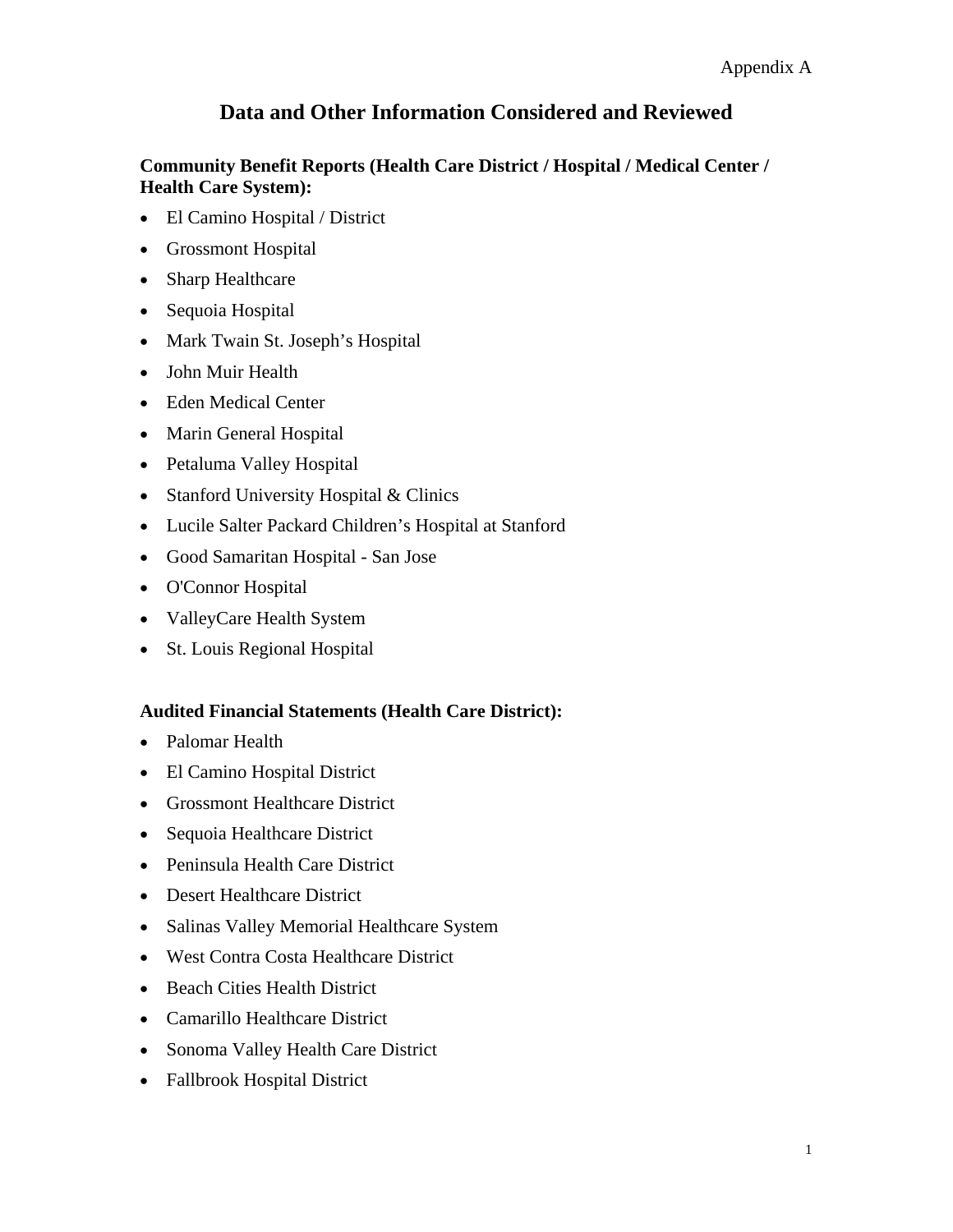- Mt. Diablo Healthcare District
- Eden Township Healthcare District
- Marin Healthcare District
- Petaluma Health Care District
- Washington Township Health Care District

## **Audited Financial Statements (Hospital / Medical Center / Health Care System):**

- Palomar Medical Center / Pomerado Hospital
- El Camino Hospital
- Sharp HealthCare
- Catholic Healthcare West / Dignity Health
- Sutter Health and Affiliates
- Tenet Healthcare Corporation
- Salinas Valley Memorial Hospital
- Doctor's Medical Center
- Sonoma Valley Hospital
- John Muir Health
- St. Joseph Health System
- Washington Hospital
- Stanford University Hospital & Clinics
- Lucile Salter Packard Children's Hospital at Stanford
- Daughters of Charity Health System
- ValleyCare Health System

## **Office of Statewide Health Planning & Development Hospital Disclosure Reports:**

- Palomar Medical Center / Pomerado Hospital
- El Camino Hospital
- Grossmont Hospital
- Sequoia Hospital
- Tri-City Medical Center
- Mills-Peninsula Medical Center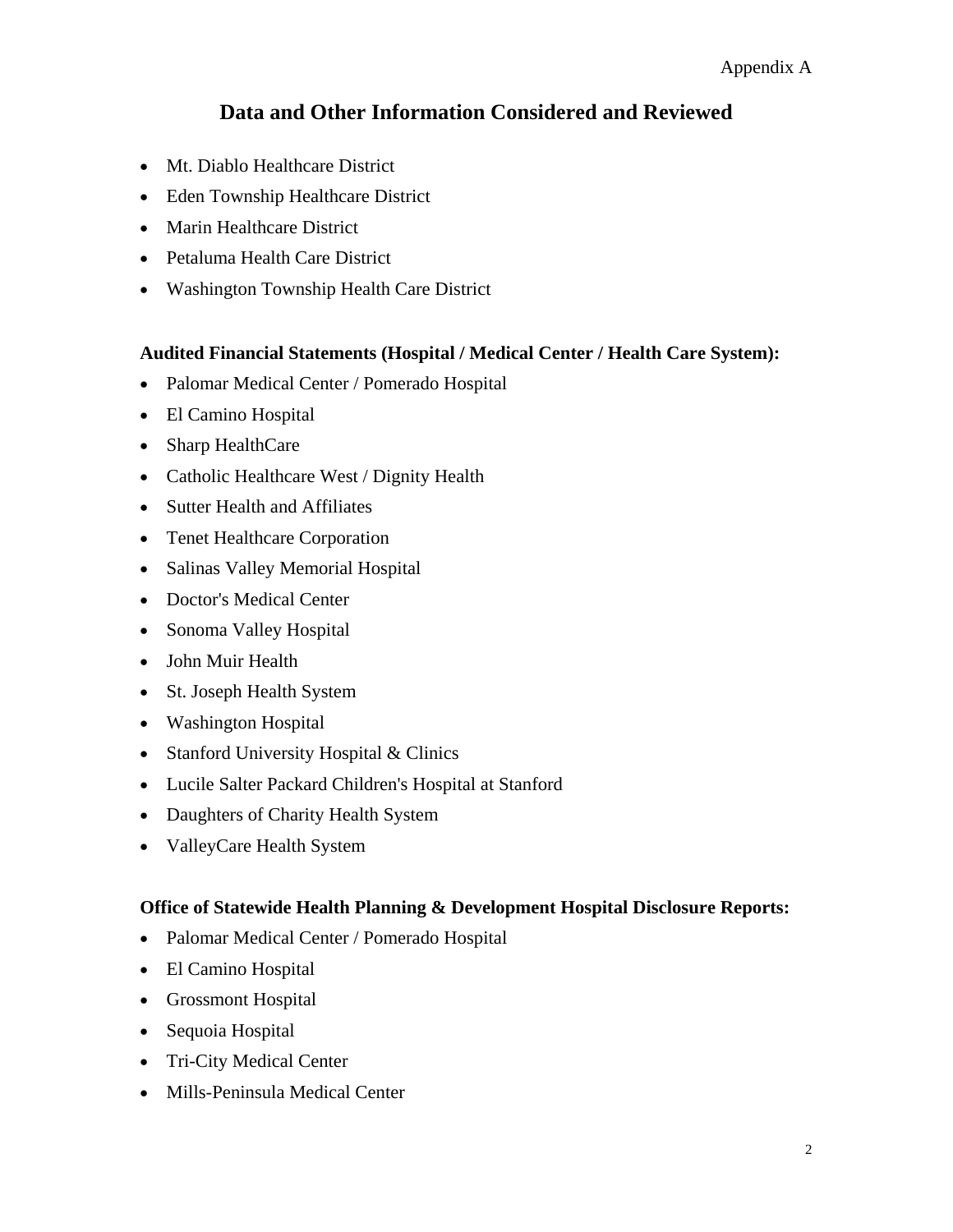- Desert Regional Medical Center
- Salinas Valley Memorial Hospital
- Doctor's Medical Center
- Sonoma Valley Hospital
- Fallbrook Hospital
- Mark Twain St. Joseph's Hospital
- John Muir Medical Center
- Eden Medical Center
- Marin General Hospital Petaluma Valley Hospital
- Washington Hospital
- Stanford University Hospital & Clinics
- Santa Clara Valley Medical Center
- Lucile Salter Packard Children's Hospital at Stanford
- John Muir Medical Center Walnut Creek Campus
- Alta Bates Medical Summit Medical Center- Ashby Campus
- San Francisco General Hospital and Trauma Center
- Good Samaritan Hospital San Jose
- Alameda County Medical Center
- Alta Bates Medical Summit Medical Center Summit Campus
- Washington Hospital Fremont
- Regional Medical Center of San Jose
- O'Connor Hospital
- ValleyCare Medical Center
- Sutter Delta Medical Center
- St. Louise Regional Hospital

## **Bylaws (Health Care District / Hospital / Medical Center):**

- Palomar Health
- El Camino Hospital District
- Sequoia Healthcare District
- Tri-City Hospital District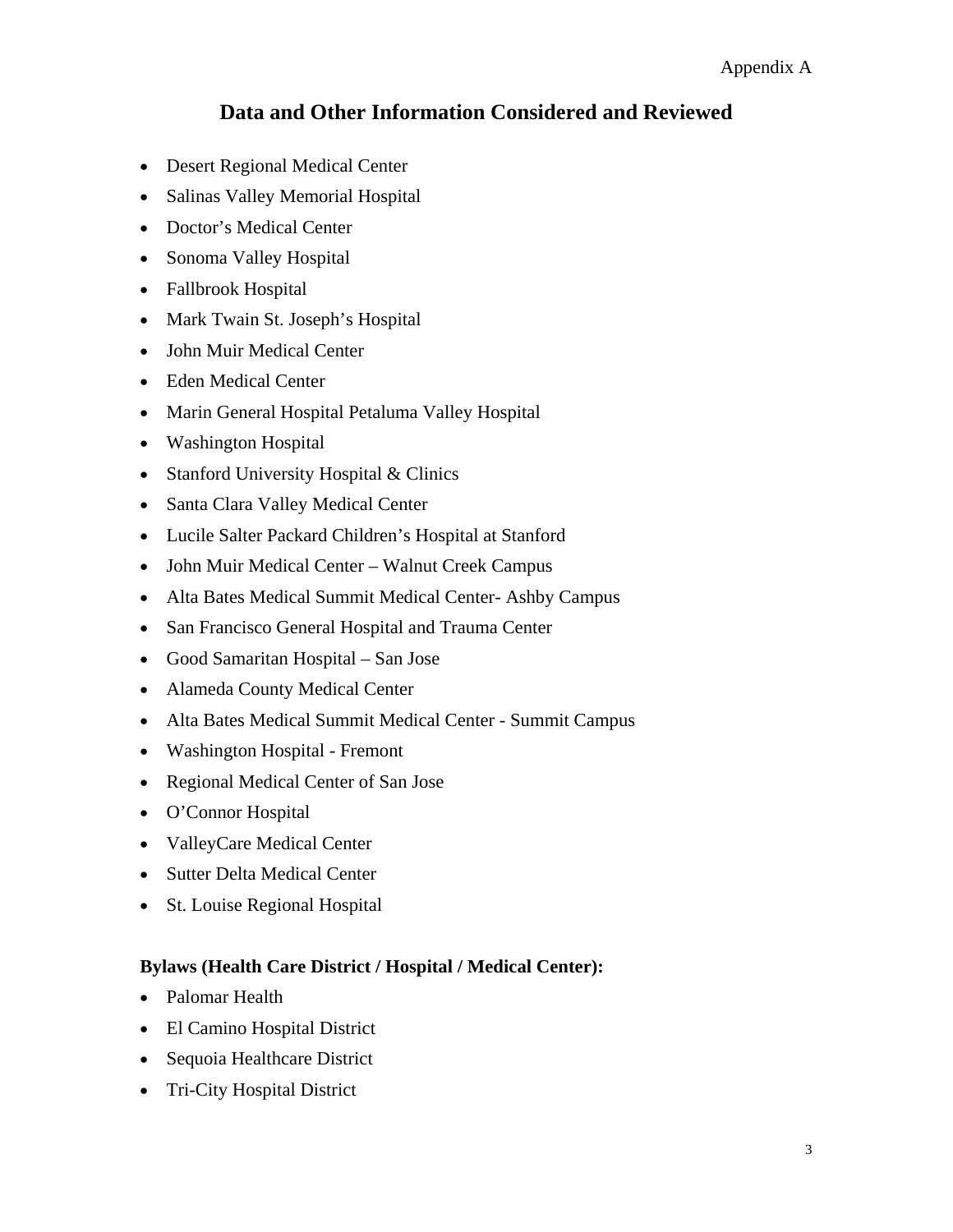### Appendix A

# **Data and Other Information Considered and Reviewed**

- Desert Healthcare District
- Fallbrook Hospital District
- Mt. Diablo Health Care District
- Eden Township Healthcare District
- Marin Healthcare District
- Petaluma Health Care District
- El Camino Hospital

### **Interviews with ECH Personnel:**

- Michael King, Chief Financial Officer, July 12, 2012
- Matt Harris, Controller, July 6, 2012
- Cal James, Chief of Strategy, July 9, 2012
- Cecile Currier, VP Corporate and Community Health Services, July 6, 2012
- Barbara Avery, Director of Community Benefits, July 6, 2012
- Eric Pifer MD, Chief Medical Officer, July 13, 2012
- Chris Ernst, VP Marketing and Corporate Communications, July 6, 2012

### **Data and Other, including but not limited to:**

- History of Health Care Districts (www.achd.org/historyofhcd.php)
- Report of Independent Auditors and Consolidated Financial Statements with Supplemental Information for the District for the years ended June 30, 2011 and 2010
- PowerPoint Audit and Service Review of the El Camino Hospital District by Harvey Rose (May 30, 2012)
- Service Review and Audit of the El Camino Hospital District (April 23, 2012, May 23, 2012, and July 11, 2012) – by Harvey Rose
- California Health and Safety Code Sections
- AICPA Audit Guide for Health Care Organizations
- Special Districts Annual Report, for the fiscal year ended June 30, 2010, California State Controller
- ECH admissions database provided by ECH management
- Santa Clara County's Annual Assessor's Report (2011-2012)
- Santa Clara County Local Agency Commission (www.santaclara.lafco.ca.gov)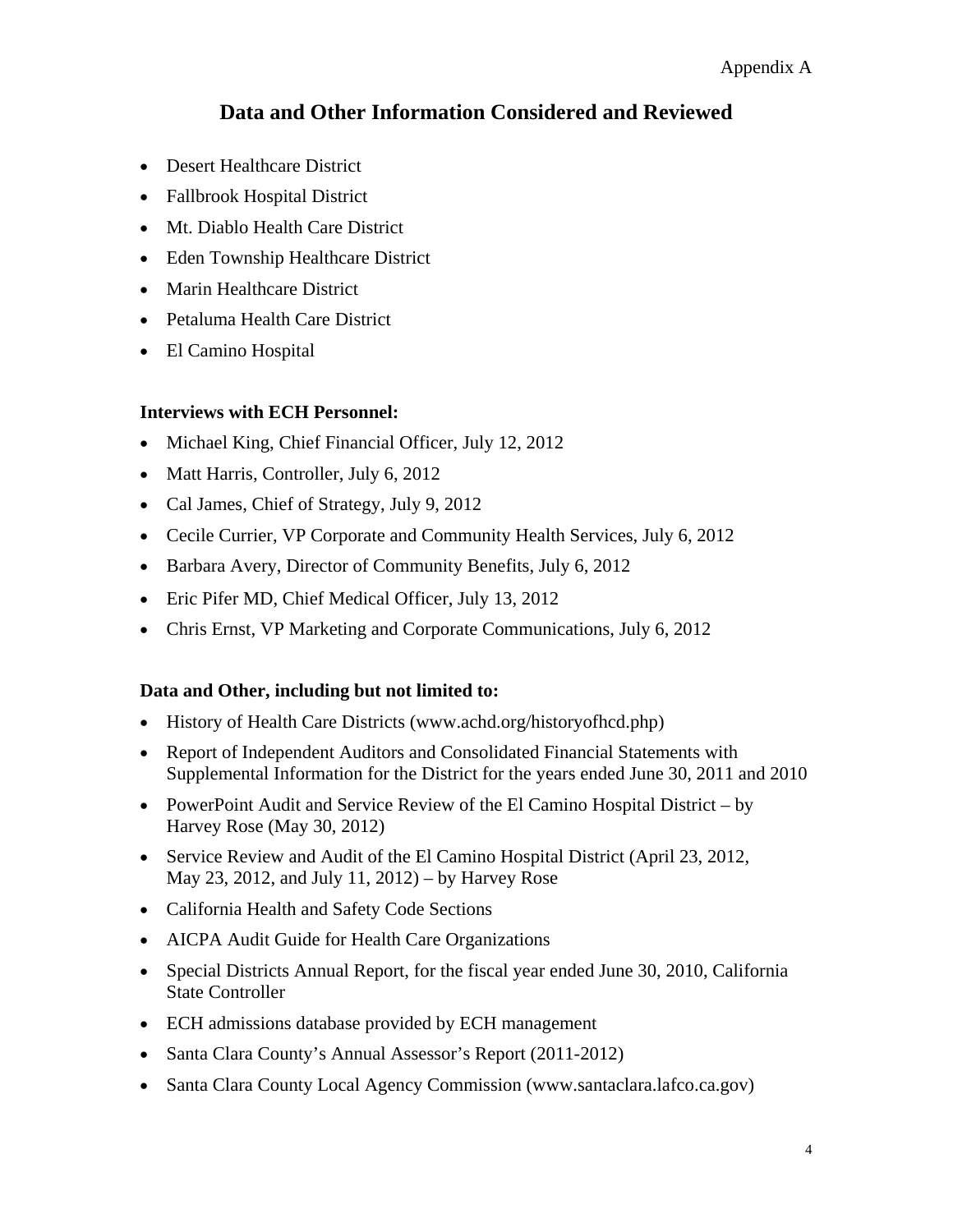- California Department of Consumer Affairs, California Board of Accountancy (July 22, 2012)
- The District, Information Re Local Healthcare Districts, As Requested by Santa Clara County LAFCO, November 4, 2011
- District Board Finance Presentation (2011)
- Electronic Municipal Market Access website (http://emma.msrb.org/)
- Office of Statewide Health Planning & Development OSHPD (http://www.oshpd.ca.gov)
- Moody's Investors Service in its publication on *U.S. Not-For-Profit Healthcare Outlook Remains Negative for 2012*, dated January 25, 2012.
- Various other documents and other information provided to us in this matter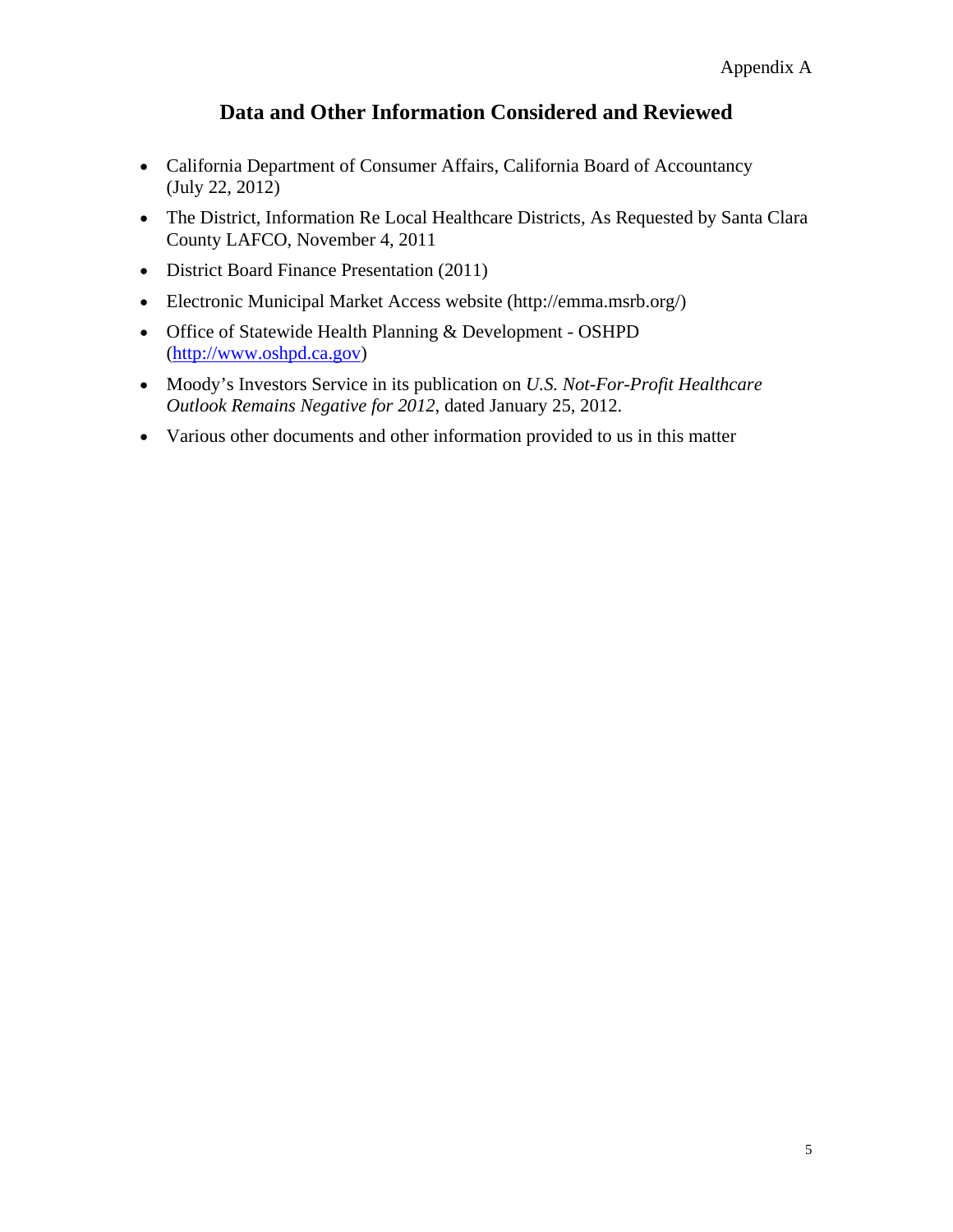#### **IDENTIFICATION OF COMPARABLE HEALTH CARE DISTRICTS**

|               |                                           |                   |                                                         |                                                                                              |                                                                                                                          | Per Audited Financial Statements FY 11 [3]                                                                 |                                          | Per California State Controller FY 10 [5]                                        |                                      |
|---------------|-------------------------------------------|-------------------|---------------------------------------------------------|----------------------------------------------------------------------------------------------|--------------------------------------------------------------------------------------------------------------------------|------------------------------------------------------------------------------------------------------------|------------------------------------------|----------------------------------------------------------------------------------|--------------------------------------|
| <b>Number</b> | <b>Health Care District Name</b>          | Urban / Rural [1] | <b>Leased or Sold</b><br><b>Hospital Facilities</b> [2] | <b>District Publishes its</b><br><b>Audited Financial</b><br><b>Statements</b><br>on Website | <b>Obtained District</b><br><b>Audited Financial</b><br><b>Statements</b><br>via Direct Inquiry /<br><b>EMMA Website</b> | <b>Property Tax Revenue</b><br><b>(Excluding Revenues</b><br><b>Levied for Debt</b><br>Service / GO Bonds) | <b>Total Property Tax</b><br>Revenue [4] | <b>Property Tax Revenue</b><br>Allocated to County<br><b>Hospital Operations</b> | <b>Total Property Tax</b><br>Revenue |
|               | Palomar Health                            | Urban             |                                                         |                                                                                              | Yes                                                                                                                      | 12,625,000<br>\$.                                                                                          | 27,644,000<br>- \$                       | 12,426,860<br>-S                                                                 | 27,609,000<br>-S                     |
| $\mathbf{2}$  | El Camino Hospital District               | Urban             | Yes                                                     | Yes                                                                                          |                                                                                                                          | 9,150,000                                                                                                  | 15,793,000                               | 9,289,236                                                                        | 16,017,000                           |
|               | <b>Grossmont Healthcare District</b>      | Urban             | Yes                                                     | Yes                                                                                          |                                                                                                                          | 5,988,715                                                                                                  | 11,908,948                               | 5,597,317                                                                        | 11,146,000                           |
|               | Sequoia Healthcare District               | Urban             | Yes                                                     | Yes                                                                                          |                                                                                                                          | 8,008,394                                                                                                  | 8,008,394                                | 7,957,708                                                                        | 8,012,000                            |
|               | <b>Tri-City Hospital District</b>         | Urban             |                                                         |                                                                                              |                                                                                                                          |                                                                                                            |                                          | 7,300,523                                                                        | 7,372,000                            |
|               | Peninsula Health Care District            | Urban             | Yes                                                     |                                                                                              | Yes                                                                                                                      | 4,241,883                                                                                                  | 4,241,883                                | 4,194,447                                                                        | 4,223,000                            |
|               | Desert Healthcare District                | Urban             | Yes                                                     |                                                                                              | Yes                                                                                                                      | 4,558,031                                                                                                  | 4,558,031                                | 3,297,061                                                                        | 3,348,000                            |
| 8             | Salinas Valley Memorial Healthcare System | Urban             |                                                         |                                                                                              | Yes                                                                                                                      | 3,223,000                                                                                                  | 3,223,000                                | 3,168,089                                                                        | 3,188,000                            |
| $\mathbf Q$   | West Contra Costa Healthcare District     | Urban             |                                                         |                                                                                              | Yes                                                                                                                      | 2,880,000                                                                                                  | 8,498,000                                | 2,860,331                                                                        | 2,899,000                            |
| 10            | <b>Beach Cities Health District</b>       | Urban             |                                                         |                                                                                              | Yes                                                                                                                      | 2,465,284                                                                                                  | 2,465,284                                | 2,417,727                                                                        | 2,439,000                            |
|               | Camarillo Healthcare District             | Urban             |                                                         |                                                                                              | Yes                                                                                                                      | 2,069,228                                                                                                  | 2,069,228                                | 2,020,749                                                                        | 2,041,000                            |
| 12            | Sonoma Valley Health Care District        | Urban             |                                                         |                                                                                              | Yes                                                                                                                      | 2,930,000                                                                                                  | 4,794,000                                | $\sim$                                                                           | 1,886,000                            |
| 13            | Fallbrook Hospital District               | Rural             | Yes                                                     |                                                                                              | Yes                                                                                                                      | 1,455,313                                                                                                  | 1,455,313                                |                                                                                  | 1,476,000                            |
|               | Mark Twain Hospital District              | Rural             | Yes                                                     |                                                                                              |                                                                                                                          |                                                                                                            |                                          |                                                                                  | 879,000                              |
| 15            | Mt. Diablo Health Care District           | Urban             | Yes                                                     | Yes                                                                                          |                                                                                                                          | 226,550                                                                                                    | 226,550                                  | 245,228                                                                          | 248,000                              |
| 16            | Eden Township Healthcare District         | Urban             | Yes                                                     | Yes                                                                                          |                                                                                                                          |                                                                                                            |                                          |                                                                                  | ٠                                    |
|               | Marin Healthcare District                 | Urban             | Yes $[6]$                                               | Yes                                                                                          |                                                                                                                          |                                                                                                            |                                          |                                                                                  | $\overline{\phantom{a}}$             |
|               | Petaluma Health Care District             | Urban             | Yes                                                     | Yes                                                                                          |                                                                                                                          |                                                                                                            |                                          |                                                                                  |                                      |
| 19            | Washington Township Health Care District  | Urban             |                                                         |                                                                                              |                                                                                                                          |                                                                                                            | 8,203,000                                |                                                                                  |                                      |

**Notes**

**[1]** Obtained from list provided by the Association of California Healthcare Districts on July 5, 2012.

**[2]** Obtained from El Camino Hospital District whitepaper issued by the District to LAFCO on November 4, 2011.

**[3]** Obtained from FY 2011 Audited Financial Statements for each respective Healthcare District (unless noted otherwise). In addition, we noted the following

- We were unable to obtain FY 2011 Audited Financial Statements for Mt. Diablo Health Care District; as such, we used FY 2010 Audited Financial Statements instead.

- We were unable to obtain audited financial statements for Desert Healthcare District; however, we obtained the District's Cumulative Profit and Loss Statement from the Finance, Administration, Real Estate and Legal Commi

**[5]** Obtained from California State Controller's Special Districts Annual Report for the fiscal year ended June 30, 2010. [4] Total Property Tax Revenue consists of the following: tax revenue designated for community benefits, tax revenue designated for capital expenditures, and tax revenue levied for general bond obligations / debt service (

[6] In 1985, the Marin Healthcare District leased Marin General Hospital to Marin General Hospital Corporation. On July 1, 2010, control of the Marin General Hospital returned to the Marin Healthcare District. Obtained fro by the District to LAFCO on November 4, 2011.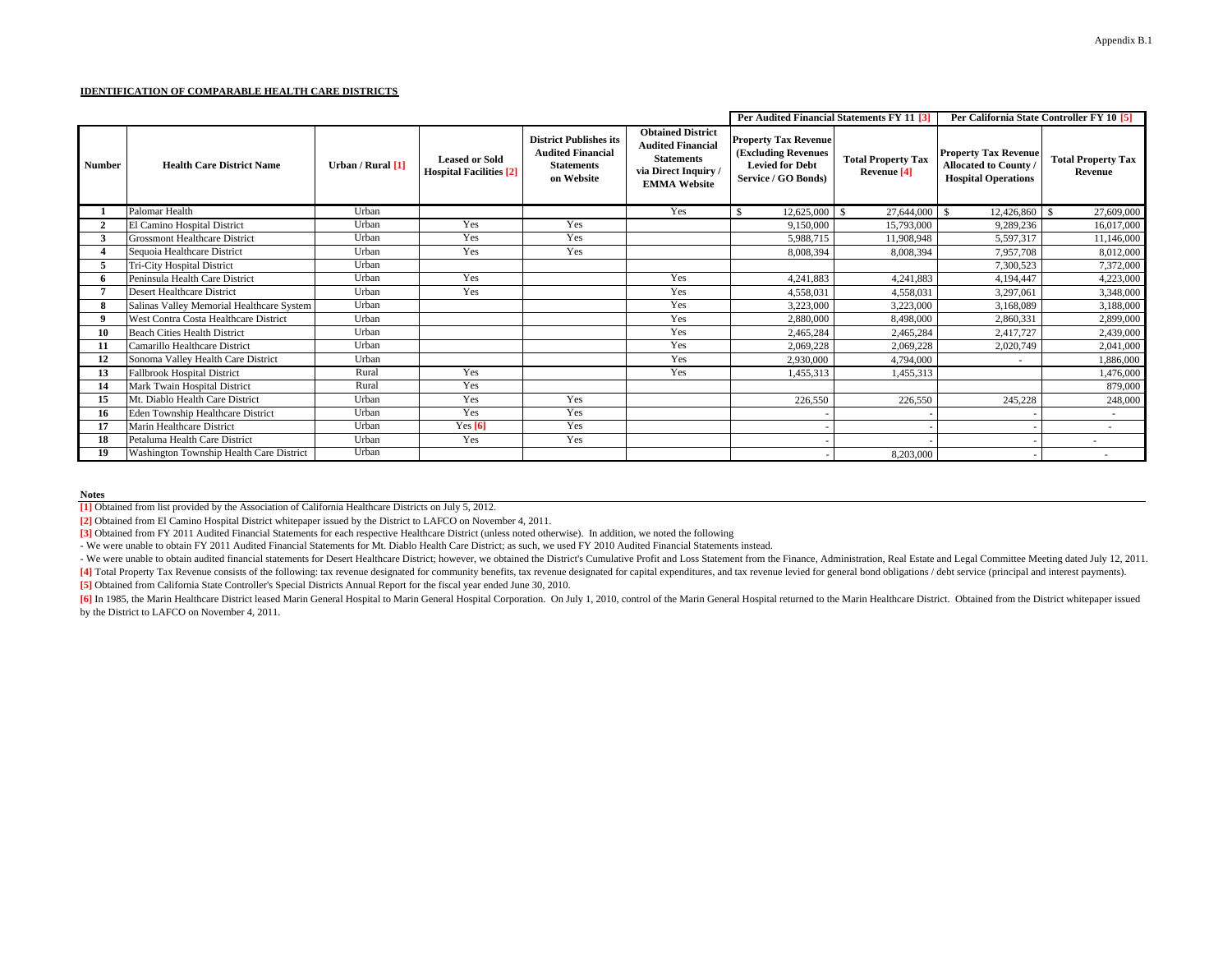### **ANALYSIS OF COMMUNITY BENEFIT REPORTING REQUIREMENTS AT THE DISTRICT / DISTRICT HOSPITAL LEVEL**

| No. | <b>Health Care District Name</b>          | <b>Hospital / Medical Center</b><br>(affiliation shown in parenthesis) | For-Profit, Nonprofit or<br>District $[1]$ | <b>Nonprofit Hospital</b><br>Subject to HCBP [2]<br>(Y/N) | 2011 Community Benefit<br><b>Report Available [3]</b><br>(Y/N) | 2010 Community Benefit<br><b>Report Available [3]</b><br>(Y/N) | <b>Use of District Tax</b><br>Receipts broken out in<br>2011 Community Benefit<br>Report<br>(Y/N) |
|-----|-------------------------------------------|------------------------------------------------------------------------|--------------------------------------------|-----------------------------------------------------------|----------------------------------------------------------------|----------------------------------------------------------------|---------------------------------------------------------------------------------------------------|
|     | Palomar Health                            | Palomar Medical Center / Pomerado Hospital                             | District                                   |                                                           |                                                                |                                                                |                                                                                                   |
|     | El Camino Hospital District               | El Camino Hospital                                                     | Nonprofit                                  | Yes                                                       | Yes                                                            | Yes                                                            | Yes                                                                                               |
|     | <b>Grossmont Healthcare District</b>      | Grossmont Hospital (Sharp)                                             | Nonprofit                                  | Yes                                                       | Yes                                                            | Yes                                                            |                                                                                                   |
|     | Sequoia Healthcare District               | Sequoia Hospital (CHW/DIGNITY)                                         | Nonprofit                                  | Yes                                                       | Yes                                                            | Yes                                                            |                                                                                                   |
|     | <b>Tri-City Hospital District</b>         | Tri-City Medical Center                                                | <b>District</b>                            |                                                           |                                                                |                                                                |                                                                                                   |
|     | Peninsula Health Care District            | Mills-Peninsula Medical Center (Sutter)                                | Nonprofit                                  | Yes                                                       |                                                                |                                                                |                                                                                                   |
|     | <b>Desert Healthcare District</b>         | Desert Regional Medical Center (Tenet)                                 | For-Profit                                 |                                                           |                                                                |                                                                |                                                                                                   |
|     | Salinas Valley Memorial Healthcare System | Salinas Valley Memorial Hospital                                       | District                                   |                                                           |                                                                |                                                                |                                                                                                   |
|     | West Contra Costa Healthcare District     | Doctor's Medical Center                                                | District                                   |                                                           |                                                                |                                                                |                                                                                                   |
| 10  | <b>Beach Cities Health District</b>       |                                                                        | District                                   |                                                           |                                                                |                                                                |                                                                                                   |
|     | Camarillo Healthcare District             |                                                                        | District                                   |                                                           |                                                                |                                                                |                                                                                                   |
|     | Sonoma Valley Health Care District        | Sonoma Valley Hospital                                                 | District                                   |                                                           |                                                                |                                                                |                                                                                                   |
| 13  | <b>Fallbrook Hospital District</b>        | <b>Fallbrook Hospital</b>                                              | For-Profit                                 |                                                           |                                                                |                                                                |                                                                                                   |
|     | Mark Twain Hospital District              | Mark Twain St. Joseph's Hospital                                       | Nonprofit                                  |                                                           | Yes                                                            | Yes                                                            |                                                                                                   |
|     | Mt. Diablo Health Care District           | John Muir Medical Center (John Muir Health)                            | Nonprofit                                  | Yes                                                       |                                                                |                                                                |                                                                                                   |
| 16  | Eden Township Healthcare District         | Eden Medical Center (Sutter)                                           | Nonprofit                                  | Yes                                                       |                                                                | Yes                                                            |                                                                                                   |
|     | Marin Healthcare District                 | Marin General Hospital                                                 | Nonprofit                                  | Yes                                                       |                                                                | <b>Yes</b>                                                     |                                                                                                   |
| 18  | Petaluma Health Care District             | Petaluma Valley Hospital (St. Joseph)                                  | Nonprofit                                  | Yes                                                       |                                                                | Yes                                                            |                                                                                                   |
| 19  | Washington Township Health Care District  | <b>Washington Hospital</b>                                             | District                                   |                                                           |                                                                |                                                                |                                                                                                   |

**Notes**

**Note: Information that was not publicly obtainable is denoted by a blank cell in the above table.**

**[1]** Obtained from respective Hospital/Medical Center websites accessed on July 20, 2012 and/or from Hospital Disclosure Statements provided by the Office of Statewide Health Planning & Development (OSHPD).

[2] Subject to district hospital reporting requirements to the OSHPD per the Hospital Community Benefit Program (HCBP), a result of legislation passed in 1994 (SB 697). We note that 2 districts (i.e., El Camino Hospital Di District) voluntarily issued Community Benefit Reports for 2011. Furthermore, we note that nonprofit hospitals that are exempt from the legislation (i.e., Mark Twain St. Joseph's Hospital) include: designated small and rur county, district, and the University of California, Shriner Children's hospitals, and facilities licensed as chemical dependency recovery (CDRH) hospitals (http://www.oshpd.ca.gov/HID/SubmitData/CommunityBenefit/FAQ.html).

[3] Community Benefit Report obtained from website for respective Health Care District and period. In addition, we note this does not include instances where Total Community Benefit was obtained from respective notes to co Statements and/or supplemental information attached to Audited Financial Statements at the health care district and/or health care system level.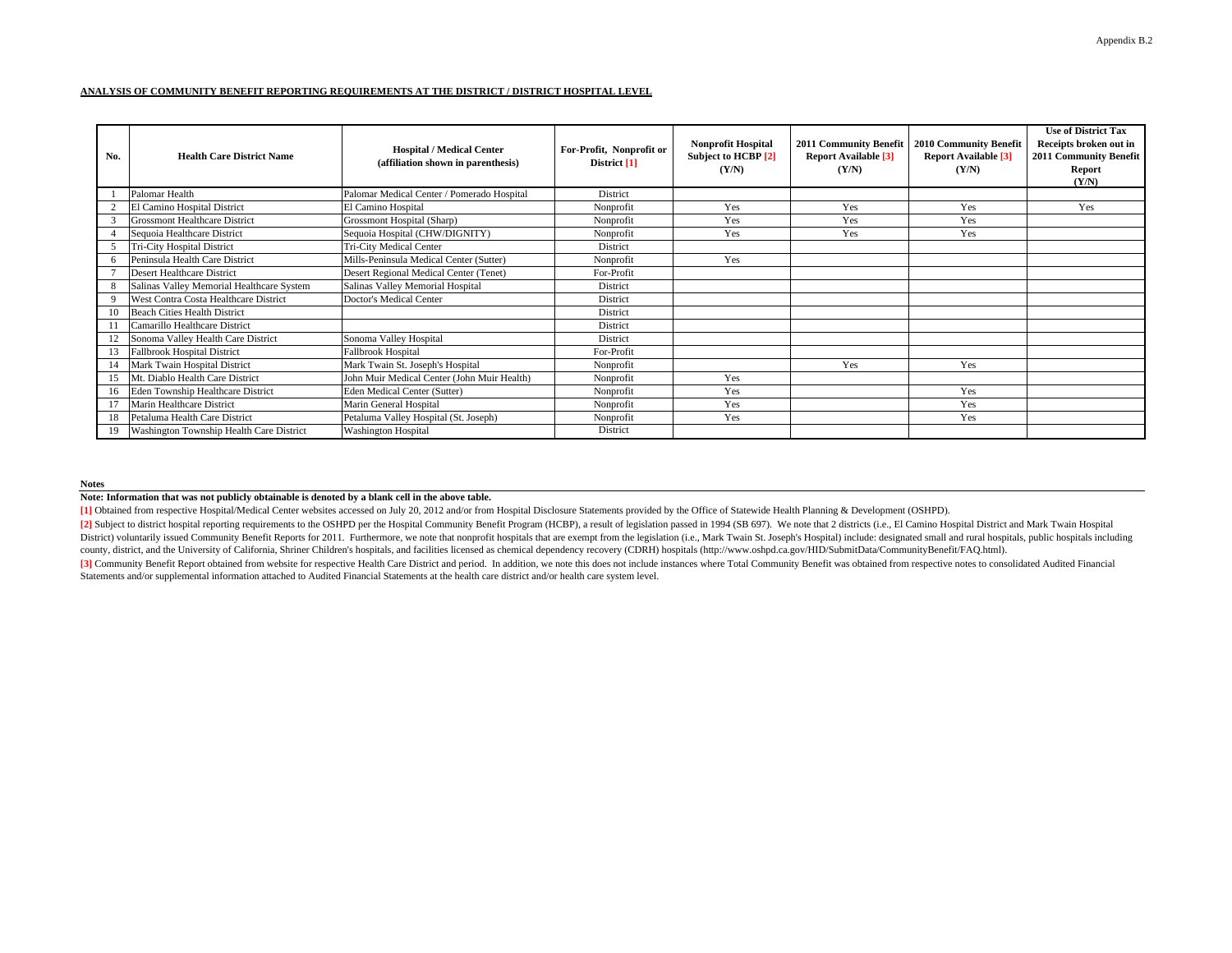#### **ANALYSIS OF COMMUNITY BENEFIT AT THE DISTRICT / DISTRICT HOSPITAL LEVEL (BASED ON OPERATING EXPENSES PER AUDITED FINANCIAL STATEMENTS)**

| No.         | <b>Health Care District Name</b>            | Hospital / Medical Center / Health Care System<br>Name<br>(affiliation shown in parenthesis) | Fiscal<br>Year $[1]$ | <b>Total Operating</b><br><b>Expenses</b> [2] | <b>Total Community</b><br>Benefit [3]  | <b>Total Community</b><br>Benefit as % of<br><b>Operating Expenses</b> |     | <b>Total Community</b><br><b>Benefit less Total</b><br><b>Unpaid Cost of Medi-</b><br>Cal / Medicaid [4] | <b>Total Community</b><br><b>Benefit less Total</b><br><b>Unpaid Cost of Medi-</b><br>Cal / Medicaid as % of<br><b>Operating Expenses</b> |
|-------------|---------------------------------------------|----------------------------------------------------------------------------------------------|----------------------|-----------------------------------------------|----------------------------------------|------------------------------------------------------------------------|-----|----------------------------------------------------------------------------------------------------------|-------------------------------------------------------------------------------------------------------------------------------------------|
|             |                                             |                                                                                              |                      | [A]                                           | [B]                                    | $[C = B / A]$                                                          |     | [D]                                                                                                      | $[E = D / A]$                                                                                                                             |
|             | Palomar Health                              | Palomar Medical Center / Pomerado Hospital                                                   | 2011                 | 478,502,000                                   |                                        |                                                                        |     |                                                                                                          |                                                                                                                                           |
|             | El Camino Hospital District                 | El Camino Hospital                                                                           | 2011                 | 577,102,000                                   | 54,798,440<br>$\overline{\phantom{a}}$ | 9.5%                                                                   |     | 31,158,650                                                                                               | 5.4%                                                                                                                                      |
| 3           | <b>Grossmont Healthcare District</b>        | Grossmont Hospital (Sharp)                                                                   | 2011                 | (see Sharp)                                   | 55,119,349                             |                                                                        |     | 43.625.132                                                                                               |                                                                                                                                           |
|             |                                             | Sharp HealthCare ("Sharp")                                                                   | 2011                 | 2.288,158,000                                 | 138,054,151                            | 6.0%                                                                   |     | 108,954,432                                                                                              | 4.8%                                                                                                                                      |
|             | 4 Sequoia Healthcare District               | Sequoia Hospital (CHW/DIGNITY)                                                               | 2011                 | (see CHW/DIGNITY)                             | 17,878,567                             |                                                                        |     | 5,793,946                                                                                                |                                                                                                                                           |
|             |                                             | Catholic Healthcare West / Dignity Health<br>"CHW/DIGNITY")                                  | 2011                 | 10,367,804,000                                | 947,052,000                            | 9.1%                                                                   |     | 502,079,000                                                                                              | 4.8%                                                                                                                                      |
|             | 5 Tri-City Hospital District                | <b>Tri-City Medical Center</b>                                                               |                      |                                               |                                        |                                                                        |     |                                                                                                          |                                                                                                                                           |
| 6           | Peninsula Health Care District              | Mills-Peninsula Medical Center (Sutter)                                                      | 2010                 | (see Sutter)                                  |                                        |                                                                        |     |                                                                                                          |                                                                                                                                           |
|             |                                             | Sutter Health and Affiliates ("Sutter")                                                      | 2010                 | 8,431,000,000                                 | 751,000,000                            | 8.9%                                                                   |     | 319,000,000                                                                                              | 3.8%                                                                                                                                      |
|             | <b>Desert Healthcare District</b>           | Desert Regional Medical Center (Tenet)                                                       |                      | (see Tenet)                                   |                                        |                                                                        |     |                                                                                                          |                                                                                                                                           |
|             |                                             | Tenet Healthcare Corporation ("Tenet")                                                       | 2011                 | 8.259.000,000                                 |                                        |                                                                        |     |                                                                                                          |                                                                                                                                           |
|             | Salinas Valley Memorial Healthcare System   | Salinas Valley Memorial Hospital                                                             | 2011                 | 360,653,000                                   |                                        |                                                                        |     |                                                                                                          |                                                                                                                                           |
| $\mathbf Q$ | West Contra Costa Healthcare District       | Doctor's Medical Center                                                                      | 2011                 | 148,747,000                                   |                                        |                                                                        |     |                                                                                                          |                                                                                                                                           |
|             | <b>Beach Cities Health District</b>         |                                                                                              | 2011                 | 10,559,732                                    |                                        |                                                                        |     |                                                                                                          |                                                                                                                                           |
|             | Camarillo Healthcare District               |                                                                                              | 2011                 | 3.736.779                                     |                                        |                                                                        |     |                                                                                                          |                                                                                                                                           |
|             | Sonoma Valley Health Care District          | Sonoma Valley Hospital                                                                       | 2011                 | 48,827,256                                    | 6,968,000                              | 14.3%                                                                  |     | 5,363,000                                                                                                | 11.0%                                                                                                                                     |
|             | Fallbrook Hospital District                 | Fallbrook Hospital                                                                           |                      |                                               |                                        |                                                                        |     |                                                                                                          |                                                                                                                                           |
|             | 14 Mark Twain Hospital District             | Mark Twain St. Joseph's Hospital<br>(CHW/DIGNITY)                                            | 2011                 | (see CHW/DIGNITY)                             | 594,667                                |                                                                        |     | 1,269,393                                                                                                |                                                                                                                                           |
|             | 15 Mt. Diablo Health Care District          | John Muir Medical Center (John Muir)                                                         |                      | (see John Muir)                               |                                        |                                                                        |     |                                                                                                          |                                                                                                                                           |
|             |                                             | John Muir Health ("John Muir")                                                               | 2010                 | 1,329,673,000                                 | 39,237,000                             | 3.0%                                                                   |     | 27,347,000                                                                                               | 2.1%                                                                                                                                      |
|             | 16 Eden Township Healthcare District        | Eden Medical Center (Sutter)                                                                 | 2010                 | (see Sutter)                                  | 28,025,000                             |                                                                        |     | 12,688,000                                                                                               |                                                                                                                                           |
|             | Marin Healthcare District                   | Marin General Hospital                                                                       | 2010                 |                                               | 29,603,519                             |                                                                        |     | 4,286,486                                                                                                |                                                                                                                                           |
| 18          | Petaluma Health Care District               | Petaluma Valley Hospital (St. Joseph)                                                        | 2010                 | (see St. Joseph)                              | 9,080,000                              |                                                                        |     |                                                                                                          |                                                                                                                                           |
|             |                                             | St. Joseph Health System ("St. Joseph")                                                      | 2010                 | 3,855,484,000                                 | 260,294,000                            | 6.8%                                                                   | [5] |                                                                                                          |                                                                                                                                           |
|             | 19 Washington Township Health Care District | <b>Washington Hospital</b>                                                                   | 2011                 | 438,798,000                                   |                                        |                                                                        |     |                                                                                                          |                                                                                                                                           |

#### **Notes**

**Note: Information that was not publicly obtainable is denoted by a blank cell in the above table.**

**[1]** Fiscal Year based on most recent Community Benefit Reports and corresponding Audited Financial Statements publicly available.

**[2]** Total Operating Expenses from respective Audited Financial Statements. In addition, we note the following:

- We obtained the Draft Audited Financial Statements for Doctor's Medical Center from the Board of Directors packet submitted March 28, 2012.

**[3]** Total Community Benefit from respective Community Benefit Reports. In addition, we note the following:

- 4 instances (i.e., CHW/DIGNITY, Sutter, Sonoma Valley Hospital, St. Joseph Health System) where Total Community Benefit was obtained from respective notes to Audited Financial Statements and/or Supplemental information a since no Community Benefit Report was available for respective period. In addition, with respect to Sonoma Valley Hospital, \$356K in Total Community Support was stated separately and was not included as part of Total Commu

- 4 instances for which we obtained Community Benefit Reports (i.e., Mark Twain Hospital, Sequoia Hospital, CHW/DIGNITY, St. Joseph Health System) where the Total Community Benefit was net of direct offsetting revenue. In amount was used.

- 5 instances for which we obtained Community Benefit Reports (i.e., Mark Twain Hospital, Sequoia Hospital, CHW/DIGNITY, Petaluma Valley Hospital, St. Joseph Health System) where unpaid / unreimbursed costs of Medicare wer Community Benefits. In these instances, the unpaid / unreimbursed costs of Medicare were not included as part of Total Community Benefit.

- 2 instances for which we obtained Community Benefit Reports (i.e., Grossmont Hospital, Sharp Healthcare) where unpaid / unreimbursed costs of Medicare were included as part of Total Community Benefit. In these instances, were not included as part of Total Community Benefit.

[4] Total unpaid / unreimbursed cost of Medi-Cal / Medicaid costs from respective Community Benefit Reports. We noted 1 instance (i.e., Marin) where additional costs (i.e., Charity, Means-Tested programs) were grouped with not be disaggregated. In this instance, the aggregated costs were captured as part of Total unpaid / unreimbursed cost of Medi-Cal / Medicaid costs.

[5] We noted 1 instance for which we were able to obtain Community Benefit Reports (i.e., St. Joseph Health System) where unpaid Medi-Cal / Medicaid costs were not specifically identified in the Community Benefit Reports. Community Benefit less Total Unpaid Costs of Medi-Cal / Medicaid as a percentage of Operating Expenses.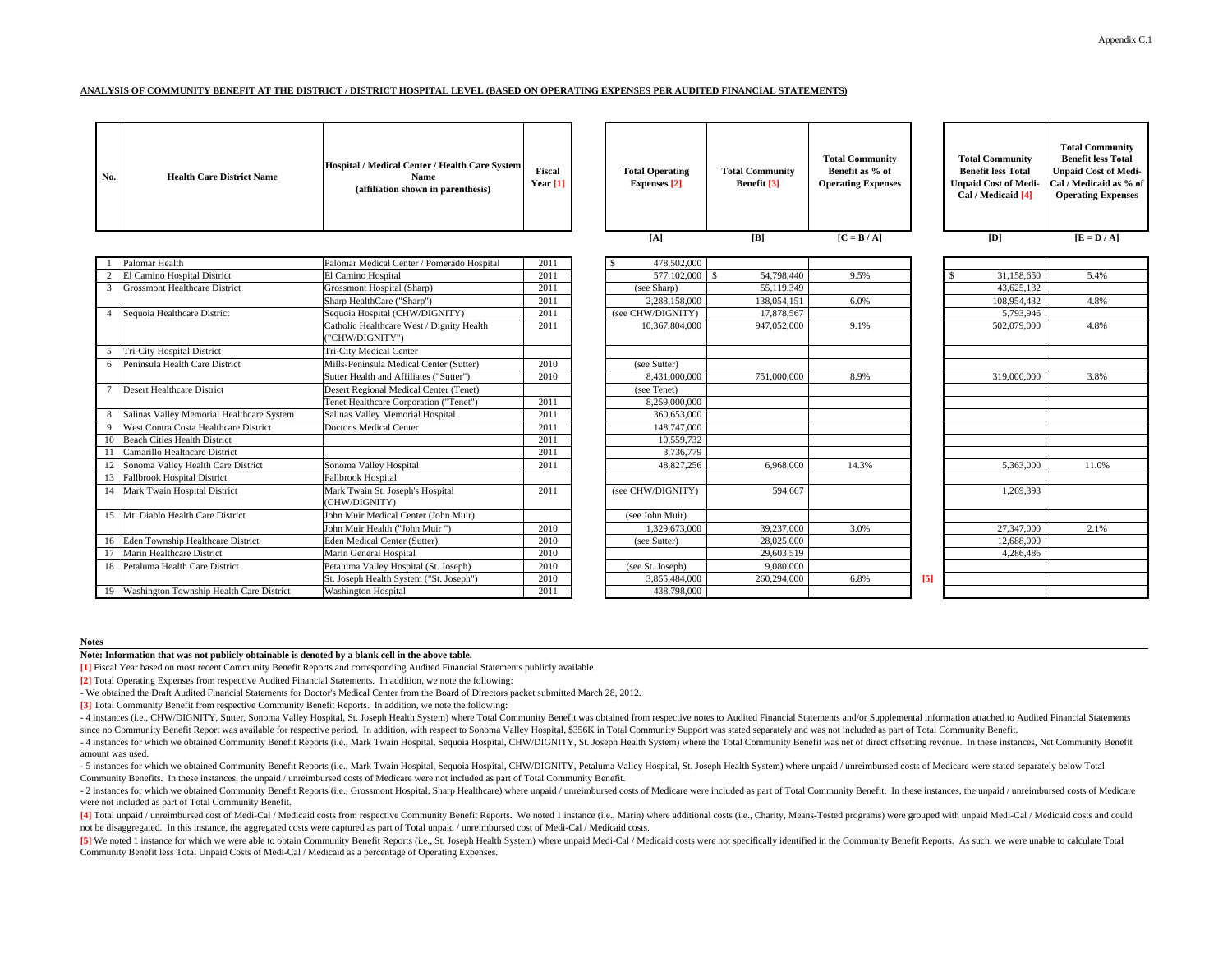#### **ANALYSIS OF COMMUNITY BENEFIT AT THE DISTRICT / DISTRICT HOSPITAL LEVEL (BASED ON OPERATING EXPENSES PER OSHPD)**

| No.             | <b>Health Care District Name</b>          | Hospital / Medical Center / Health Care System<br><b>Name</b><br>(affiliation shown in parenthesis) | <b>Fiscal Year</b><br>$[1]$ | <b>Total Operating</b><br><b>Expenses</b> [2]<br>[A] | <b>Total Community</b><br>Benefit [3]<br>[B] | <b>Total Community</b><br>Benefit as % of<br><b>Operating Expenses</b><br>$[C = B / A]$ |     | <b>Total Community</b><br><b>Benefit less Total</b><br><b>Unpaid Cost of Medi-</b><br>Cal / Medicaid [4]<br>[D] | <b>Total Community</b><br><b>Benefit less Total</b><br><b>Unpaid Cost of Medi-</b><br>Cal / Medicaid as % of<br><b>Operating Expenses</b><br>$[E = D / A]$ |
|-----------------|-------------------------------------------|-----------------------------------------------------------------------------------------------------|-----------------------------|------------------------------------------------------|----------------------------------------------|-----------------------------------------------------------------------------------------|-----|-----------------------------------------------------------------------------------------------------------------|------------------------------------------------------------------------------------------------------------------------------------------------------------|
|                 |                                           |                                                                                                     |                             |                                                      |                                              |                                                                                         |     |                                                                                                                 |                                                                                                                                                            |
|                 | Palomar Health                            | Palomar Medical Center / Pomerado Hospital                                                          | 2011                        | 474,738,431                                          |                                              |                                                                                         |     |                                                                                                                 |                                                                                                                                                            |
|                 | El Camino Hospital District               | El Camino Hospital                                                                                  | 2011                        | 558,060,148 \$                                       | 54,798,440                                   | 9.8%                                                                                    |     | 31,158,650                                                                                                      | 5.6%                                                                                                                                                       |
| 3               | <b>Grossmont Healthcare District</b>      | Grossmont Hospital (Sharp)                                                                          | 2011                        | 517,332,010                                          | 55.119.349                                   | 10.7%                                                                                   |     | 43.625.132                                                                                                      | 8.4%                                                                                                                                                       |
|                 |                                           | Sharp HealthCare ("Sharp")                                                                          | 2011                        |                                                      | 138,054,151                                  |                                                                                         |     | 108,954,432                                                                                                     |                                                                                                                                                            |
| $\overline{4}$  | Sequoia Healthcare District               | Sequoia Hospital (CHW/DIGNITY)                                                                      | 2011                        | 217,248,055                                          | 17,878,567                                   | 8.2%                                                                                    |     | 5,793,946                                                                                                       | 2.7%                                                                                                                                                       |
|                 |                                           | Catholic Healthcare West / Dignity Health<br>"CHW/DIGNITY")                                         | 2011                        |                                                      | 947,052,000                                  |                                                                                         |     | 502,079,000                                                                                                     |                                                                                                                                                            |
| -5              | Tri-City Hospital District                | Tri-City Medical Center                                                                             | 2011                        | 289,665,465                                          |                                              |                                                                                         |     |                                                                                                                 |                                                                                                                                                            |
| 6               | Peninsula Health Care District            | Mills-Peninsula Medical Center (Sutter)                                                             | 2010                        | 398,760,789                                          |                                              |                                                                                         |     |                                                                                                                 |                                                                                                                                                            |
|                 |                                           | Sutter Health and Affiliates ("Sutter")                                                             | 2010                        |                                                      | 751,000,000                                  |                                                                                         |     | 319,000,000                                                                                                     |                                                                                                                                                            |
| $7\phantom{.0}$ | Desert Healthcare District                | Desert Regional Medical Center (Tenet)                                                              | 2011                        | 311,083,205                                          |                                              |                                                                                         |     |                                                                                                                 |                                                                                                                                                            |
|                 |                                           | Tenet Healthcare Corporation ("Tenet")                                                              |                             |                                                      |                                              |                                                                                         |     |                                                                                                                 |                                                                                                                                                            |
|                 | Salinas Valley Memorial Healthcare System | Salinas Valley Memorial Hospital                                                                    | 2011                        | 346,591,755                                          |                                              |                                                                                         |     |                                                                                                                 |                                                                                                                                                            |
|                 | West Contra Costa Healthcare District     | Doctor's Medical Center                                                                             | 2010                        | 148,008,683                                          |                                              |                                                                                         |     |                                                                                                                 |                                                                                                                                                            |
| 10              | <b>Beach Cities Health District</b>       |                                                                                                     |                             |                                                      |                                              |                                                                                         |     |                                                                                                                 |                                                                                                                                                            |
| 11              | Camarillo Healthcare District             |                                                                                                     |                             |                                                      |                                              |                                                                                         |     |                                                                                                                 |                                                                                                                                                            |
| 12              | Sonoma Valley Health Care District        | Sonoma Valley Hospital                                                                              | 2011                        | 49,361,483                                           | 6,968,000                                    | 14.1%                                                                                   |     | 5,363,000                                                                                                       | 10.9%                                                                                                                                                      |
| 13              | <b>Fallbrook Hospital District</b>        | <b>Fallbrook Hospital</b>                                                                           | 2011                        | 44,257,981                                           |                                              |                                                                                         |     |                                                                                                                 |                                                                                                                                                            |
| 14              | Mark Twain Hospital District              | Mark Twain St. Joseph's Hospital<br>(CHW/DIGNITY)                                                   | 2011                        | 45,953,283                                           | 594,667                                      | 1.3%                                                                                    |     | 1,269,393                                                                                                       | 2.8%                                                                                                                                                       |
| 15              | Mt. Diablo Health Care District           | John Muir Medical Center (John Muir)                                                                | 2010                        | 1,003,219,003                                        |                                              |                                                                                         |     |                                                                                                                 |                                                                                                                                                            |
|                 |                                           | John Muir Health ("John Muir "                                                                      |                             |                                                      | 39,237,000                                   |                                                                                         |     | 27,347,000                                                                                                      |                                                                                                                                                            |
| 16              | Eden Township Healthcare District         | Eden Medical Center (Sutter)                                                                        | 2010                        | 312,113,246                                          | 28,025,000                                   | 9.0%                                                                                    |     | 12,688,000                                                                                                      | 4.1%                                                                                                                                                       |
| 17              | Marin Healthcare District                 | Marin General Hospital                                                                              | 2010                        | 268,406,811                                          | 29,603,519                                   | 11.0%                                                                                   |     | 4,286,486                                                                                                       | 1.6%                                                                                                                                                       |
| 18              | Petaluma Health Care District             | Petaluma Valley Hospital (St. Joseph)                                                               | 2010                        | 77,538,460                                           | 9,080,000                                    | 11.7%                                                                                   | [5] |                                                                                                                 |                                                                                                                                                            |
|                 |                                           | St. Joseph Health System ("St. Joseph")                                                             | 2010                        |                                                      | 260,294,000                                  |                                                                                         |     |                                                                                                                 |                                                                                                                                                            |
| 19              | Washington Township Health Care District  | <b>Washington Hospital</b>                                                                          | 2011                        | 398,416,166                                          |                                              |                                                                                         |     |                                                                                                                 |                                                                                                                                                            |

#### **Notes**

**Note: Information that was not publicly obtainable is denoted by a blank cell in the above table.**

**[1]** Fiscal Year based on most recent Community Benefit Reports and corresponding Hospital Disclosure Reports publicly available.

[2] Total Operating Expenses from respective Hospital Disclosure Statements provided by the Office of Statewide Health Planning & Development ("OSHPD"). In addition, we note that El Camino Hospital includes operating expen **[3]** Total Community Benefit from respective Community Benefit Reports. In addition, we note the following:

- 4 instances (i.e., CHW/DIGNITY, Sutter, Sonoma Valley Hospital, St. Joseph Health System) where Total Community Benefit was obtained from respective notes to Audited Financial Statements and/or Supplemental information a no Community Benefit Report was available for respective period. In addition, with respect to Sonoma Valley Hospital, \$356K in Total Community Support was stated separately and was not included as part of Total Community B

- 4 instances for which we obtained Community Benefit Reports (i.e., Mark Twain Hospital, Sequoia Hospital, CHW/DIGNITY, St. Joseph Health System) where the Total Community Benefit was net of direct offsetting revenue. In amount was used.

- 5 instances for which we obtained Community Benefit Reports (i.e., Mark Twain Hospital, Sequoia Hospital, CHW/DIGNITY, Petaluma Valley Hospital, St. Joseph Health System) where unpaid / unreimbursed costs of Medicare wer Benefits. In these instances, the unpaid / unreimbursed costs of Medicare were not included as part of Total Community Benefit.

- 2 instances for which we obtained Community Benefit Reports (i.e., Grossmont Hospital, Sharp Healthcare) where unpaid / unreimbursed costs of Medicare were included as part of Total Community Benefit. In these instances, not included as part of Total Community Benefit.

14] Total unpaid / unreimbursed cost of Medi-Cal / Medicaid costs from respective Community Benefit Reports. We noted 1 instance (i.e., Marin) where additional costs (i.e., Charity, Means-Tested programs) were grouped with disaggregated. In this instance, the aggregated costs were captured as part of Total unpaid / unreimbursed cost of Medi-Cal / Medicaid costs.

[5] We noted 1 instance for which we were able to obtain Community Benefit Reports (i.e., St. Joseph Health System) where unpaid Medi-Cal / Medicaid costs were not specifically identified in the Community Benefit Reports. Community Benefit less Total Unpaid Costs of Medi-Cal / Medicaid as a percentage of Operating Expenses.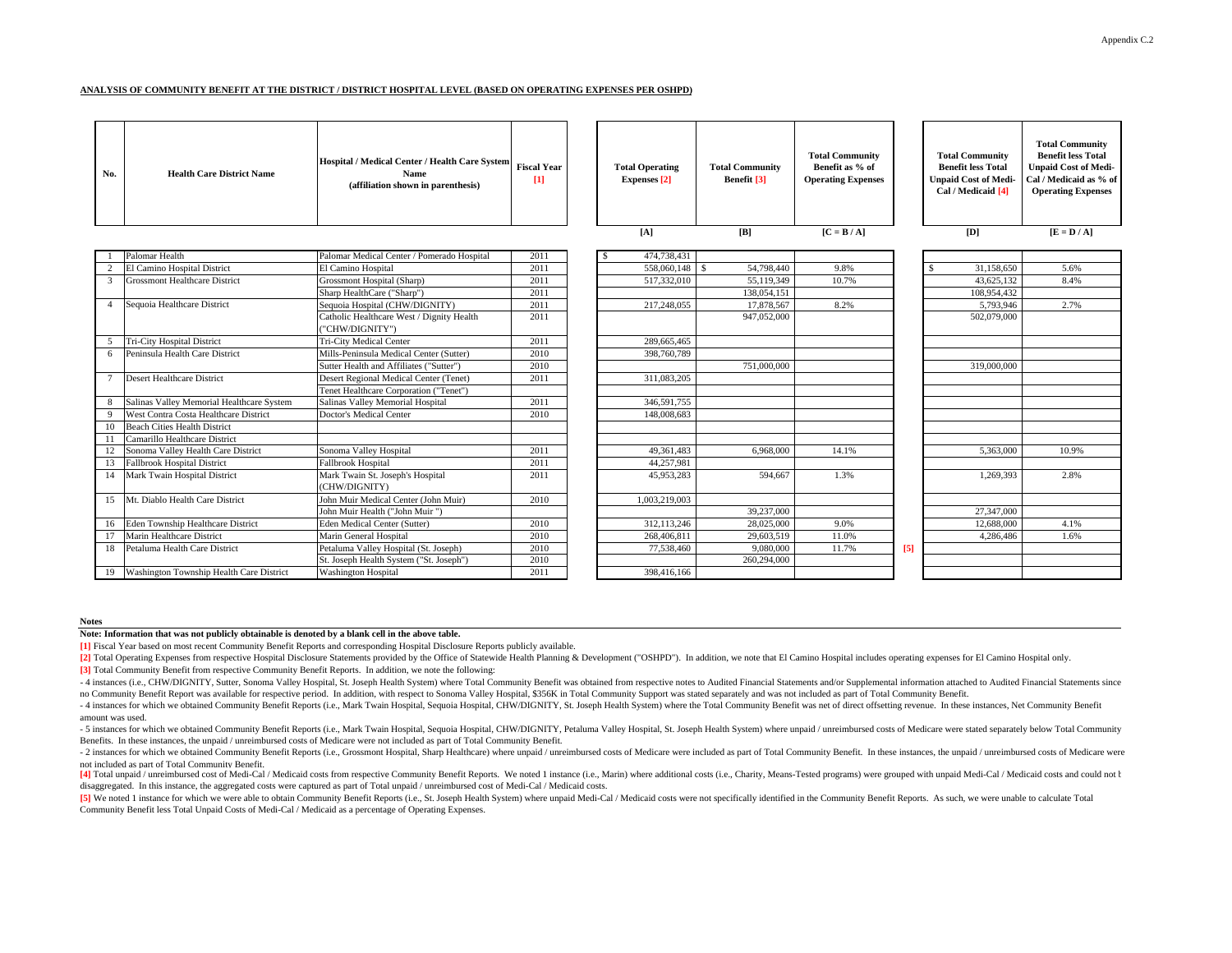#### **ANALYSIS OF COMMUNITY BENEFIT AT THE HOSPITAL LEVEL (BASED ON OPERATING EXPENSES PER AUDITED FINANCIAL STATEMENTS)**

| No.            | Hospital / Medical Center / Health Care System Name<br>(affiliation shown in parenthesis) | <b>Fiscal</b><br>Year $[1]$ | <b>Total Operating</b><br><b>Expenses</b> [2] | <b>Total Community</b><br>Benefit [3] | <b>Total Community</b><br>Benefit as % of<br><b>Operating Expenses</b> |       | <b>Total Community</b><br><b>Benefit less Total</b><br><b>Unpaid Cost of Medi-</b><br>Cal / Medicaid [4] | <b>Total Community</b><br><b>Benefit less Total</b><br><b>Unpaid Cost of Medi-</b><br>Cal / Medicaid as % of<br><b>Operating Expenses</b> |
|----------------|-------------------------------------------------------------------------------------------|-----------------------------|-----------------------------------------------|---------------------------------------|------------------------------------------------------------------------|-------|----------------------------------------------------------------------------------------------------------|-------------------------------------------------------------------------------------------------------------------------------------------|
|                |                                                                                           |                             | [A]                                           | [B]                                   | $[C = B / A]$                                                          |       | [D]                                                                                                      | $\overline{E} = \overline{D / A}$                                                                                                         |
|                | Stanford University Hospital & Clinics                                                    | 2011                        | 2,018,527,000                                 | 168,113,239<br>- \$                   | 8.3%                                                                   |       | 55,367,038                                                                                               | 2.7%                                                                                                                                      |
| $\overline{2}$ | Santa Clara Valley Medical Center                                                         |                             |                                               |                                       |                                                                        |       |                                                                                                          |                                                                                                                                           |
| 3              | Lucile Salter Packard Children's Hospital at Stanford                                     | 2011                        | 832,195,000                                   | 128,559,389                           | 15.4%                                                                  |       | 26,736,195                                                                                               | 3.2%                                                                                                                                      |
| $\overline{4}$ | John Muir Medical Center - Walnut Creek Campus (John<br>Muir)                             |                             | (See John Muir)                               |                                       |                                                                        |       |                                                                                                          |                                                                                                                                           |
|                | John Muir Health ("John Muir")                                                            | 2010                        | 1,329,673,000                                 | 39,237,000                            | 3.0%                                                                   |       | 27,347,000                                                                                               | 2.1%                                                                                                                                      |
| 5              | Alta Bates Summit Medical Center - Ashby Campus (Sutter)                                  | 2010                        | (see Sutter)                                  |                                       |                                                                        |       |                                                                                                          |                                                                                                                                           |
|                | Sutter Health and Affiliates ("Sutter")                                                   | 2010                        | 8,431,000,000                                 | 751,000,000                           | 8.9%                                                                   |       | 319,000,000                                                                                              | 3.8%                                                                                                                                      |
| 6              | San Francisco General Hospital and Trauma Center                                          |                             |                                               |                                       |                                                                        |       |                                                                                                          |                                                                                                                                           |
| 7              | El Camino Hospital                                                                        | 2011                        | 577,102,000                                   | 54,798,440                            | 9.5%                                                                   |       | 31,158,650                                                                                               | 5.4%                                                                                                                                      |
| 8              | Good Samaritan Hospital - San Jose                                                        | 2010                        |                                               | 17,500,000                            |                                                                        |       | 9,500,000                                                                                                |                                                                                                                                           |
| $\mathbf{o}$   | Alameda County Medical Center                                                             |                             |                                               |                                       |                                                                        |       |                                                                                                          |                                                                                                                                           |
| 10             | Mills-Peninsula Medical Center (Sutter)                                                   | 2010                        | (see Sutter)                                  |                                       |                                                                        |       |                                                                                                          |                                                                                                                                           |
| 11             | Alta Bates Summit Medical Center - Summit Campus<br>(Sutter)                              |                             | (see Sutter)                                  |                                       |                                                                        |       |                                                                                                          |                                                                                                                                           |
| 12             | Washington Hospital - Fremont                                                             |                             |                                               |                                       |                                                                        |       |                                                                                                          |                                                                                                                                           |
| 13             | Eden Medical Center (Sutter)                                                              | 2010                        | (see Sutter)                                  | 28,025,000                            |                                                                        |       | 12,688,000                                                                                               |                                                                                                                                           |
| 14             | Regional Medical Center of San Jose                                                       |                             |                                               |                                       |                                                                        |       |                                                                                                          |                                                                                                                                           |
| 15             | O'Connor Hospital (DCHS)                                                                  | 2011                        | (see DCHS)                                    | 39,199,723                            |                                                                        | [5]   |                                                                                                          |                                                                                                                                           |
|                | Daughters of Charity Health System ("DCHS")                                               | 2009                        | 1,221,698,000                                 | 103,793,000                           | 8.5%                                                                   |       | 38,780,000                                                                                               | 3.2%                                                                                                                                      |
| 16             | ValleyCare Medical Center (ValleyCare Health)                                             |                             | (see ValleyCare Health)                       |                                       |                                                                        |       |                                                                                                          |                                                                                                                                           |
|                | ValleyCare Health System ("ValleyCare Health")                                            | 2010                        | 263,101,000                                   | 15,463,898                            | 5.9%                                                                   | $[5]$ |                                                                                                          |                                                                                                                                           |
| 17             | Sutter Delta Medical Center (Sutter)                                                      | 2010                        | (see Sutter)                                  |                                       |                                                                        |       |                                                                                                          |                                                                                                                                           |
| 18             | St. Louise Regional Hospital (DCHS)                                                       | 2011                        | (see DCHS)                                    | 8,480,504                             |                                                                        |       | 2,775,620                                                                                                |                                                                                                                                           |
| 19             | Kaiser Foundation Hospital- Santa Clara                                                   |                             |                                               |                                       |                                                                        |       |                                                                                                          |                                                                                                                                           |
| 20             | Kaiser Foundation Hospital- San Jose                                                      |                             |                                               |                                       |                                                                        |       |                                                                                                          |                                                                                                                                           |

**Notes**

### **Note: Information that was not publicly obtainable is denoted by a blank cell in the above table.**

**[1]** Fiscal Year based on most recent Community Benefit Reports and corresponding Audited Financial Statements publicly available.

**[2]** Total Operating Expenses from respective Audited Financial Statements.

**[3]** Total Community Benefit from respective Community Benefit Reports. In addition, we note the following:

- 4 instances for which we obtained Community Benefit Reports (i.e., Stanford University Hospital, DCHS, Good Samaritan Hospital - San Jose, ValleyCare Health System) where unpaid / unreimbursed costs of Medicare were stated separately below Total Community Benefits. In these instances, the unpaid / unreimbursed costs of Medicare were not included as part of Total Community Benefit.

- 2 instances (i.e., Sutter, DCHS) where Total Community Benefit was obtained from respective notes to Audited Financial Statements since no Community Benefit Report was available for respective period.

- 1 instance for which we obtained Community Benefit Reports (i.e., DCHS) where the Total Community Benefit was net of direct offsetting revenue. In this instance, the Net Community Benefit amount was used.

**[4]** Total unpaid / unreimbursed cost of Medi-Cal / Medicaid costs from respective Community Benefit Reports. In addition, we note the following:

- 1 instance for which we obtained Community Benefit Report (i.e., Stanford University Hospital & Clinics) where the unpaid / unreimbursed cost of Medi-Cal / Medicard cost was aggregated with additional costs, including Ch and SHC Community benefit programs. In this instance, the aggregated amount was used.

[5] We noted 2 instances for which we were able to obtain Community Benefit Reports (i.e., O'Connor Hospital, ValleyCare Health) where unpaid Medi-Cal / Medicaid costs were not specifically identified in the Community Bene Reports. As such, we were unable to calculate Total Unpaid Costs of Medi-Cal / Medicaid and Total Community Benefit less Total Unpaid Costs of Medi-Cal / Medicaid as a percentage of Operating Expenses.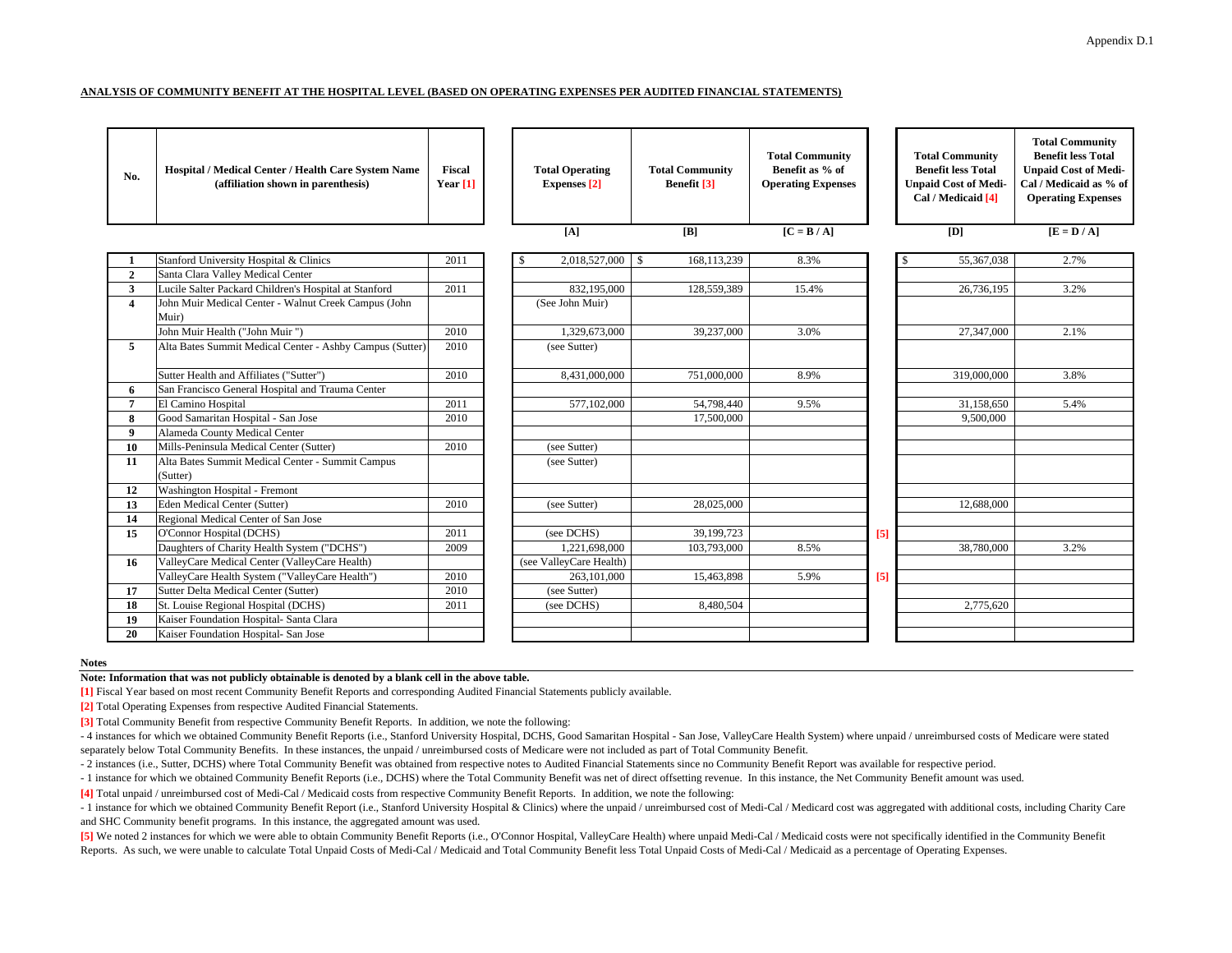#### **ANALYSIS OF COMMUNITY BENEFIT AT THE HOSPITAL LEVEL (BASED ON OPERATING EXPENSES PER OSHPD)**

| No.            | Hospital / Medical Center / Health Care System Name<br>(affiliation shown in parenthesis) | <b>Fiscal</b><br>Year $[1]$ | <b>Total Operating</b><br><b>Expenses</b> [2] | <b>Total Community</b><br>Benefit [3] | <b>Total Community</b><br>Benefit as % of<br><b>Operating Expenses</b> |     | <b>Total Community</b><br><b>Benefit less Total</b><br><b>Unpaid Cost of Medi-</b><br>Cal / Medicaid [4] | <b>Total Community</b><br><b>Benefit less Total</b><br><b>Unpaid Cost of Medi-</b><br>Cal / Medicaid as % of<br><b>Operating Expenses</b> |
|----------------|-------------------------------------------------------------------------------------------|-----------------------------|-----------------------------------------------|---------------------------------------|------------------------------------------------------------------------|-----|----------------------------------------------------------------------------------------------------------|-------------------------------------------------------------------------------------------------------------------------------------------|
|                |                                                                                           |                             | [A]                                           | [B]                                   | $[C = B / A]$                                                          |     | [D]                                                                                                      | $[E = D / A]$                                                                                                                             |
|                | Stanford University Hospital & Clinics                                                    | 2011                        | 1,996,000,748                                 | 168,113,239<br><sup>S</sup>           | 8.4%                                                                   |     | 55,367,038                                                                                               | 2.8%                                                                                                                                      |
| $\overline{2}$ | Santa Clara Valley Medical Center                                                         | 2011                        | 1,020,316,245                                 |                                       |                                                                        |     |                                                                                                          |                                                                                                                                           |
| 3              | Lucile Salter Packard Children's Hospital at Stanford                                     | 2011                        | 819,106,608                                   | 128,559,389                           | 15.7%                                                                  |     | 26,736,195                                                                                               | 3.3%                                                                                                                                      |
| $\overline{4}$ | John Muir Medical Center- Walnut Creek Campus (John<br>Muir)                              | 2010                        | 678,150,219                                   |                                       |                                                                        |     |                                                                                                          |                                                                                                                                           |
|                | John Muir Health ("John Muir")                                                            | 2010                        |                                               | 39,237,000                            |                                                                        |     | 27,347,000                                                                                               |                                                                                                                                           |
| 5              | Alta Bates Summit Medical Center - Ashby Campus<br>(Sutter)                               | 2010                        | 550,311,992                                   |                                       |                                                                        |     |                                                                                                          |                                                                                                                                           |
|                | Sutter Health and Affiliates ("Sutter")                                                   | 2010                        |                                               | 751,000,000                           |                                                                        |     | 319,000,000                                                                                              |                                                                                                                                           |
| 6              | San Francisco General Hospital and Trauma Center                                          | 2010                        | 634,607,555                                   |                                       |                                                                        |     |                                                                                                          |                                                                                                                                           |
| $\overline{7}$ | El Camino Hospital                                                                        | 2011                        | 558,060,148                                   | 54,798,440                            | 9.8%                                                                   |     | 31,158,650                                                                                               | 5.6%                                                                                                                                      |
| 8              | Good Samaritan Hospital - San Jose                                                        | 2010                        | 402,855,558                                   | 17,500,000                            | 4.3%                                                                   |     | 9,500,000                                                                                                | 2.4%                                                                                                                                      |
| 9              | Alameda County Medical Center                                                             | 2011                        | 481,271,109                                   |                                       |                                                                        |     |                                                                                                          |                                                                                                                                           |
| 10             | Mills-Peninsula Medical Center (Sutter)                                                   | 2010                        | 398,760,789                                   |                                       |                                                                        |     |                                                                                                          |                                                                                                                                           |
| 11             | Alta Bates Summit Medical Center - Summit Campus<br>(Sutter)                              | 2010                        | 469,911,493                                   |                                       |                                                                        |     |                                                                                                          |                                                                                                                                           |
| 12             | Washington Hospital - Fremont                                                             | 2011                        | 398,416,166                                   |                                       |                                                                        |     |                                                                                                          |                                                                                                                                           |
| 13             | Eden Medical Center (Sutter)                                                              | 2010                        | 312,113,246                                   | 28,025,000                            | 9.0%                                                                   |     | 12,688,000                                                                                               | 4.1%                                                                                                                                      |
| 14             | Regional Medical Center of San Jose                                                       | 2010                        | 312,591,067                                   |                                       |                                                                        |     |                                                                                                          |                                                                                                                                           |
| 15             | O'Connor Hospital (DCHS)                                                                  | 2011                        | 315,029,575                                   | 39,199,723                            | 12.4%                                                                  | [5] |                                                                                                          |                                                                                                                                           |
|                | Daughters of Charity Health System ("DCHS")                                               | 2009                        |                                               | 103,793,000                           |                                                                        |     | 38,780,000                                                                                               |                                                                                                                                           |
| 16             | ValleyCare Medical Center (ValleyCare Health)                                             | 2011                        | 226,460,784                                   |                                       |                                                                        |     |                                                                                                          |                                                                                                                                           |
|                | ValleyCare Health System ("ValleyCare Health")                                            | 2010                        |                                               | 15,463,898                            |                                                                        |     |                                                                                                          |                                                                                                                                           |
| 17             | Sutter Delta Medical Center (Sutter)                                                      | 2010                        | 158,905,532                                   |                                       |                                                                        |     |                                                                                                          |                                                                                                                                           |
| 18             | St. Louise Regional Hospital (DCHS)                                                       | 2011                        | 89,344,104                                    | 8,480,504                             | 9.5%                                                                   |     | 2,775,620                                                                                                | 3.1%                                                                                                                                      |
| 19             | Kaiser Foundation Hospital- Santa Clara                                                   |                             |                                               |                                       |                                                                        |     |                                                                                                          |                                                                                                                                           |
| 20             | Kaiser Foundation Hospital- San Jose                                                      |                             |                                               |                                       |                                                                        |     |                                                                                                          |                                                                                                                                           |

#### **Notes**

**Note: Information that was not publicly obtainable is denoted by a blank cell in the above table.**

**[1]** Fiscal Year based on most recent Community Benefit Reports and corresponding Hospital Disclosure Reports publicly available.

[2] Total Operating Expenses from respective Hospital Disclosure Statements provided by the Office of Statewide Health Planning & Development ("OSHPD"). In addition, we note that El Camino Hospital includes operating expen for El Camino Hospital only.

**[3]** Total Community Benefit from respective Community Benefit Reports. In addition, we note the following:

- 4 instances for which we obtained Community Benefit Reports (i.e., Stanford University Hospital, DCHS, Good Samaritan Hospital - San Jose, ValleyCare Health System) where unpaid / unreimbursed costs of Medicare were stat separately below Total Community Benefits. In these instances, the unpaid / unreimbursed costs of Medicare were not included as part of Total Community Benefit.

- 2 instances (i.e., Sutter, DCHS) where Total Community Benefit was obtained from respective notes to Audited Financial Statements since no Community Benefit Report was available for respective period.

- 1 instance for which we obtained Community Benefit Reports (i.e., DCHS) where the Total Community Benefit was net of direct offsetting revenue. In this instance, the Net Community Benefit amount was used

**[4]** Total unpaid / unreimbursed cost of Medi-Cal / Medicaid costs from respective Community Benefit Reports. In addition, we note the following:

- 1 instance for which we obtained Community Benefit Report (i.e., Stanford University Hospital & Clinics) where the unpaid / unreimbursed cost of Medi-Cal / Medicard cost was aggregated with additional costs, including Ch Care and SHC Community benefit programs. In this instance, the aggregated amount was used.

[5] We noted 2 instances for which we were able to obtain Community Benefit Reports (i.e., O'Connor Hospital, ValleyCare Health) where unpaid Medi-Cal / Medicaid costs were not specifically identified in the Community Bene Reports. As such, we were unable to calculate Total Unpaid Costs of Medi-Cal / Medicaid and Total Community Benefit less Total Unpaid Costs of Medi-Cal / Medicaid as a percentage of Operating Expenses.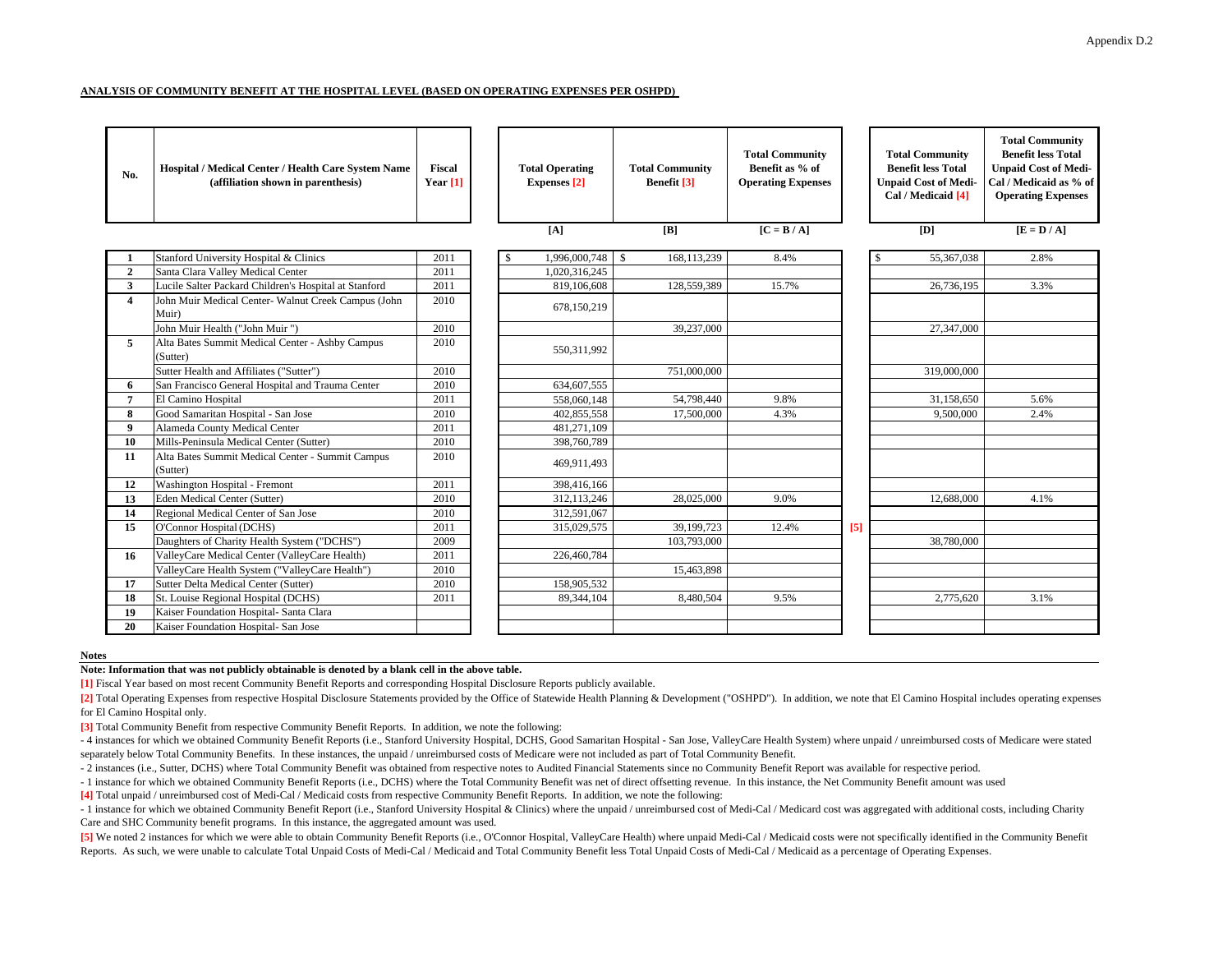### **ANALYSIS OF SERVICES PROVIDED TO NON-DISTRICT OR SOI RESIDENTS**

| <b>Services Provided to Non-District or</b> | <b>Mountain View Campus Discharges [1]</b> |               |               |               |               |  |  |  |  |  |  |
|---------------------------------------------|--------------------------------------------|---------------|---------------|---------------|---------------|--|--|--|--|--|--|
| <b>SOI</b> Residents                        | <b>FY2008</b>                              | <b>FY2009</b> | <b>FY2010</b> | <b>FY2011</b> | <b>FY2012</b> |  |  |  |  |  |  |
| Cardiology                                  | 752                                        | 803           | 698           | 708           | 727           |  |  |  |  |  |  |
| Orthopedics / Rehab                         | 707                                        | 748           | 785           | 716           | 657           |  |  |  |  |  |  |
| All Other Medical / Surgical                | 4,358                                      | 4,103         | 3,931         | 3,674         | 3,707         |  |  |  |  |  |  |
| Obstetrics                                  | 2,571                                      | 2,495         | 2,386         | 2,385         | 2,260         |  |  |  |  |  |  |
| Newborn                                     | 1,347                                      | 1,716         | 1,810         | 1,816         | 1,698         |  |  |  |  |  |  |
| Psychiatry                                  | 538                                        | 514           | 648           | 702           | 642           |  |  |  |  |  |  |
| <b>Totals</b>                               | 10,273                                     | 10,379        | 10,258        | 10,001        | 9,691         |  |  |  |  |  |  |

**Notes [1]** Obtained from ECH admissions database provided by ECH management.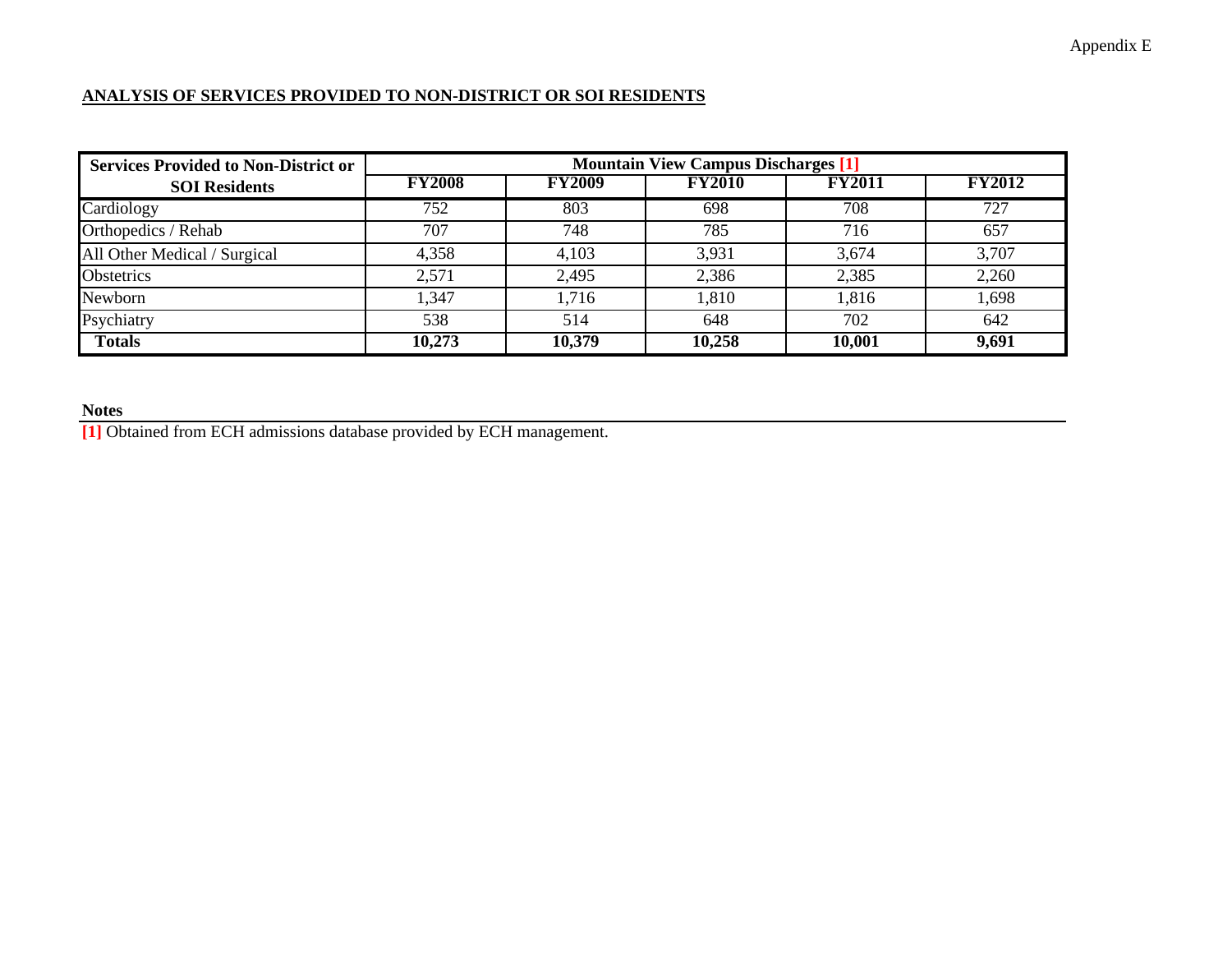## Appendix F

### **ANALYSIS OF SERVICES PROVIDED TO DISTRICT OR SOI RESIDENTS**

| <b>Services Provided to District or SOI</b> | <b>Lost Gatos Campus Discharges [1]</b> |               |                             |  |  |  |  |
|---------------------------------------------|-----------------------------------------|---------------|-----------------------------|--|--|--|--|
| <b>Residents</b>                            | <b>FY2010</b>                           | <b>FY2011</b> | $\overline{\text{FY2}}$ 012 |  |  |  |  |
| Orthopedics / Rehab                         |                                         | 90            | ' 34                        |  |  |  |  |
| All Other Medical / Surgical                |                                         |               |                             |  |  |  |  |
| Obstetrics                                  | 26                                      | 42            |                             |  |  |  |  |
| Newborn                                     |                                         | 34            |                             |  |  |  |  |
| <b>Totals</b>                               | 139                                     | 233           |                             |  |  |  |  |

**Notes**

**[1]** Obtained from ECH admissions database provided by ECH management.